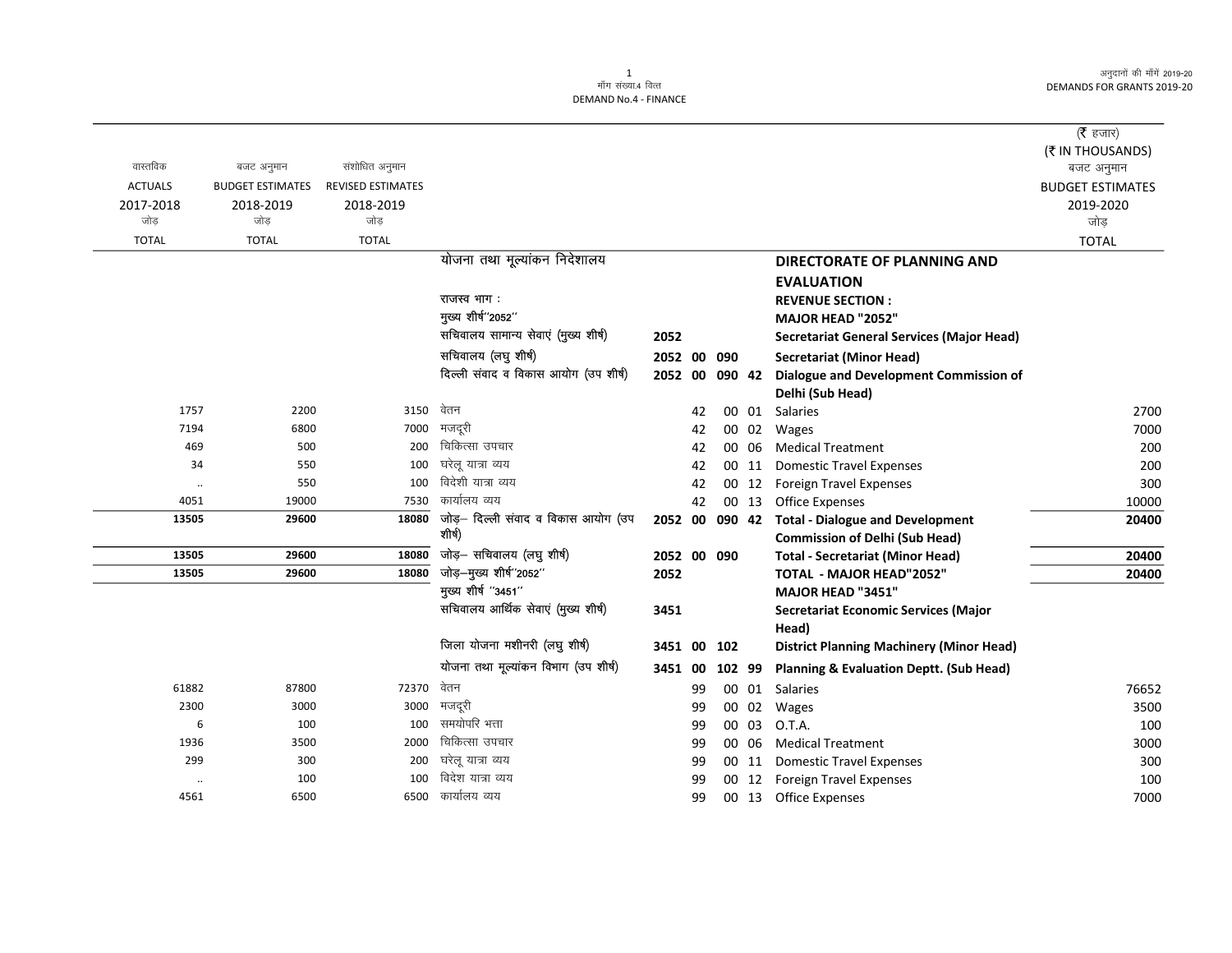अनुदानों की माँगें 2019-20 DEMANDS FOR GRANTS 2019-20

## 2<br>माँग संख्या.4 वित्त DEMAND No.4 - FINANCE

|                      |                         |                          |                                            |                |    |        |       |                                                   | ( $\bar{\tau}$ हजार)    |
|----------------------|-------------------------|--------------------------|--------------------------------------------|----------------|----|--------|-------|---------------------------------------------------|-------------------------|
|                      |                         |                          |                                            |                |    |        |       |                                                   | (₹ IN THOUSANDS)        |
| वास्तविक             | बजट अनुमान              | संशोधित अनुमान           |                                            |                |    |        |       |                                                   | बजट अनुमान              |
| <b>ACTUALS</b>       | <b>BUDGET ESTIMATES</b> | <b>REVISED ESTIMATES</b> |                                            |                |    |        |       |                                                   | <b>BUDGET ESTIMATES</b> |
| 2017-2018            | 2018-2019               | 2018-2019                |                                            |                |    |        |       |                                                   | 2019-2020               |
| जोड                  | जोड                     | जोड                      |                                            |                |    |        |       |                                                   | जोड                     |
| <b>TOTAL</b>         | <b>TOTAL</b>            | <b>TOTAL</b>             |                                            |                |    |        |       |                                                   | <b>TOTAL</b>            |
|                      |                         |                          | सूचना तकनीक                                |                | 99 | 99     |       | <b>Information Technology</b>                     |                         |
|                      | 500                     | 700                      | कार्यालय व्यय                              |                | 99 |        | 99 13 | <b>Office Expenses</b>                            | 1000                    |
| 70984                | 101800                  | 84970                    | जोड़-योजना तथा मूल्यांकन विभाग (उप         | 3451 00        |    |        |       | 102 99 Total - Planning & Evaluation Department   | 91652                   |
|                      |                         |                          | शीर्ष)                                     |                |    |        |       | (Sub Head)                                        |                         |
|                      |                         |                          | सुधारों की तीव्र प्रगति के लिए             | 3451 00        |    | 102 96 |       | Modernisation and capacity building for           |                         |
|                      |                         |                          | आधुनिकिकरण एव क्षमता प्रकोष्ठ (उप शीर्ष)   |                |    |        |       | accelarating reforms (Sub Head)                   |                         |
| 3822                 | 19500                   | 5000                     | व्यावसायिक सेवायें                         |                | 96 |        | 00 28 | <b>Professional Services</b>                      | 10000                   |
| 3822                 | 19500                   | 5000                     | जोड़-सुधारों की तीव्र प्रगति के लिए        |                |    |        |       | 3451 00 102 96 Total - Modernisation and capacity | 10000                   |
|                      |                         |                          | आधुनिकिकरण एव क्षमता प्रकोष्ठ (उप शीर्ष)   |                |    |        |       | building for accelarating reforms (Sub            |                         |
|                      |                         |                          |                                            |                |    |        |       | Head)                                             |                         |
|                      |                         |                          | दिल्ली में निवेशों व उद्यमों के लिए ब्यूरो | 3451 00 102 95 |    |        |       | <b>GIA to Bureau for investment &amp;</b>         |                         |
|                      |                         |                          | को सहायता अनुदान (उप शीर्ष)                |                |    |        |       | <b>Enterprises in Delhi (Sub Head)</b>            |                         |
|                      | 2500                    | 2500                     | सहायता अनुदान–सामान्य                      |                | 95 |        |       | 00 31 Grants-in-aid-General                       | 2500                    |
|                      | 500                     | 500                      | पूंजीगत परिसम्पतियो के सृजन के लिए         |                | 95 |        |       | 00 35 Grants for creation of capital assets       | 500                     |
|                      |                         |                          | अनुदान                                     |                |    |        |       |                                                   |                         |
| $\ddotsc$            | 7000                    | 7000                     | सहायता अनुदान –वेतन                        |                | 95 |        | 00 36 | Grants-in-aid-Salaries                            | 7000                    |
| $\ldots$             | 10000                   | 10000                    | जोड़-दिल्ली में निवेशों व उद्यमों के लिए   | 3451 00 102 95 |    |        |       | Total: GIA to Bureau for investment &             | 10000                   |
|                      |                         |                          | ब्यूरो को सहायता अनुदान (उप शीर्ष)         |                |    |        |       | <b>Enterprises in Delhi (Sub Head)</b>            |                         |
|                      |                         |                          | कार्यान्वयन आधारित नीति निर्माण, कृत्रिम   | 3451 00 102 94 |    |        |       | <b>Programme for Evidance based Policy</b>        |                         |
|                      |                         |                          | बुद्धिमत्ता, बड़ा डाटा एवं अन्य मशीनरी एवं |                |    |        |       | Making, Artificial Intelligence, Big Data         |                         |
|                      |                         |                          | उपकरण गतिविधियों हेतु कार्यक्रम (उप शीर्ष) |                |    |        |       | and other M&E Activities (Sub Head)               |                         |
|                      | 10000                   | 1600                     | मजदूरी                                     |                | 94 |        | 00 02 | Wages                                             | 11000                   |
|                      | 15000                   | 1000                     | कार्यालय व्यय                              |                | 94 |        | 00 13 | <b>Office Expenses</b>                            | 2500                    |
|                      | 15000                   | 2800                     | व्यावसायिक सेवायें                         |                | 94 |        | 00 28 | <b>Professional Services</b>                      | 10000                   |
| $\ddotsc$            | 10000                   | 100                      | अन्य प्रभार                                |                | 94 |        | 00 50 | <b>Other Charges</b>                              | 2500                    |
| $\ddot{\phantom{a}}$ | 50000                   | 5500                     | जोड़– कार्यान्वयन आधारित नीति निर्माण,     | 3451 00        |    | 102 94 |       | <b>Total - Programme for Evidance based</b>       | 26000                   |
|                      |                         |                          | कृत्रिम बुद्धिमत्ता, बड़ा डाटा एवं अन्य    |                |    |        |       | Policy Making, Artificial Intelligence, Big       |                         |
|                      |                         |                          | मशीनरी एवं उपकरण गतिविधियों हेतु           |                |    |        |       | Data and other M&E Activities (Sub Head)          |                         |
|                      |                         |                          | कार्यक्रम (उप शीर्ष)                       |                |    |        |       |                                                   |                         |
| 74806                | 181300                  | 105470                   | जोड़– जिला योजना मशीनरी (लघु शीर्ष)        | 3451 00 102    |    |        |       | <b>Total - District Planning Machinery (Minor</b> | 137652                  |
|                      |                         |                          |                                            |                |    |        |       | Head)                                             |                         |